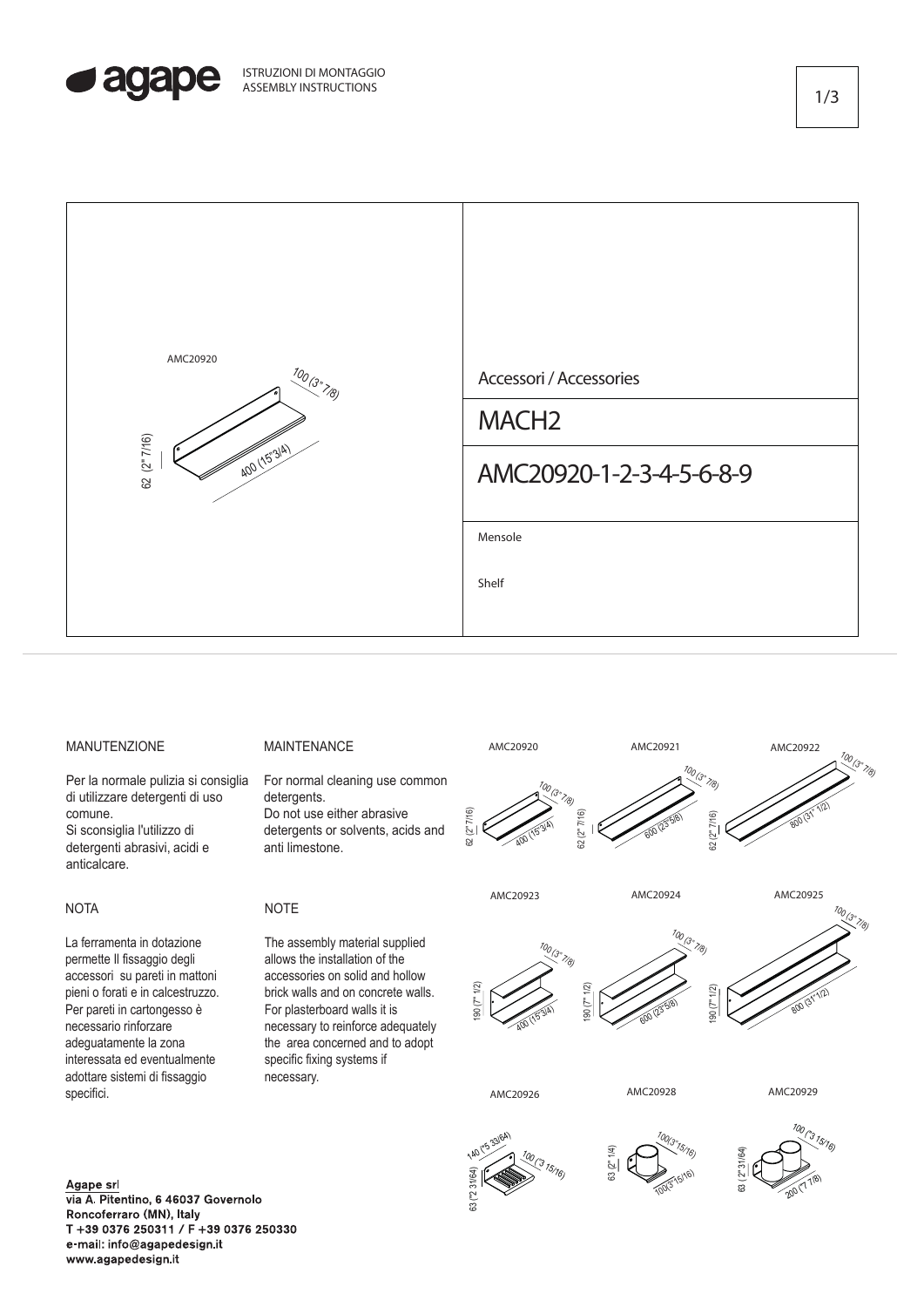

| ISTRUZIONI DI MONTAGGIO<br>ASSEMBLY INSTRUCTIONS | AMC20920-1-2-3-4-5-6-8-9 |               |  |
|--------------------------------------------------|--------------------------|---------------|--|
|                                                  | CO <sub>D</sub>          | <b>VERS</b>   |  |
|                                                  | 18043                    | 20180925 - TB |  |
|                                                  |                          |               |  |



ACCESSORI INSTALLATI ACCESSORIES MOUNTED